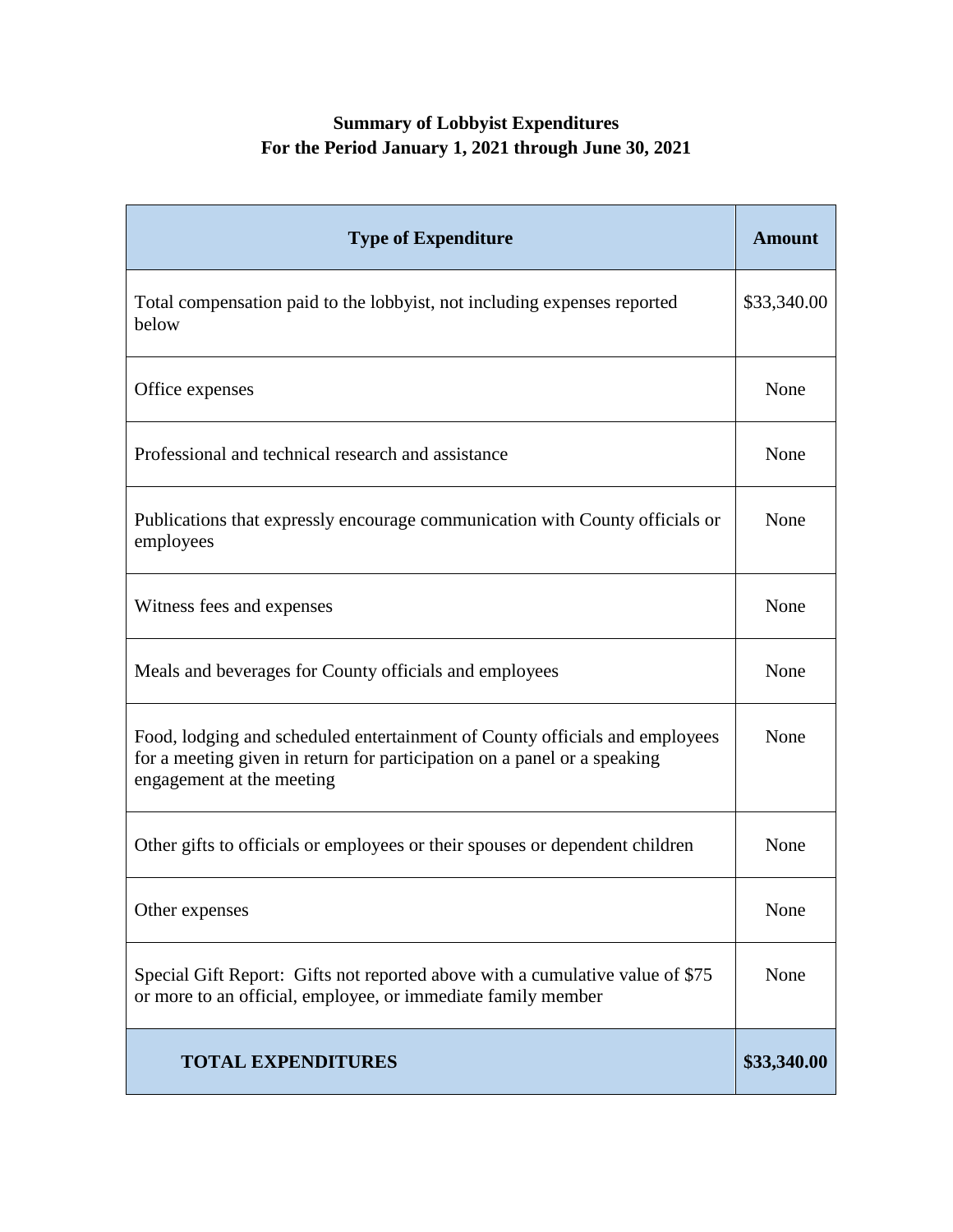## **Employer Spending For the Period January 1, 2021 through June 30, 2021**

| <b>Employer</b>                                   | <b>Total</b><br><b>Amount</b> |
|---------------------------------------------------|-------------------------------|
| 20/20 Gene Systems, Inc.                          | \$1,500.00                    |
| CVS Health and all affiliated subsidiaries        | \$3,900.00                    |
| <b>Frederick County Association of Realtors</b>   | \$440.00                      |
| NaphCare, Inc.                                    | \$2,000.00                    |
| Next Era Energy Resources, LLC                    | \$12,000.00                   |
| Professional Firefighters/Paramedics (Local 3666) | \$12,000.00                   |
| <b>Wormald Corporation</b>                        | \$1,500.00                    |
| <b>TOTAL EMPLOYER SPENDING</b>                    | \$33,340.00                   |